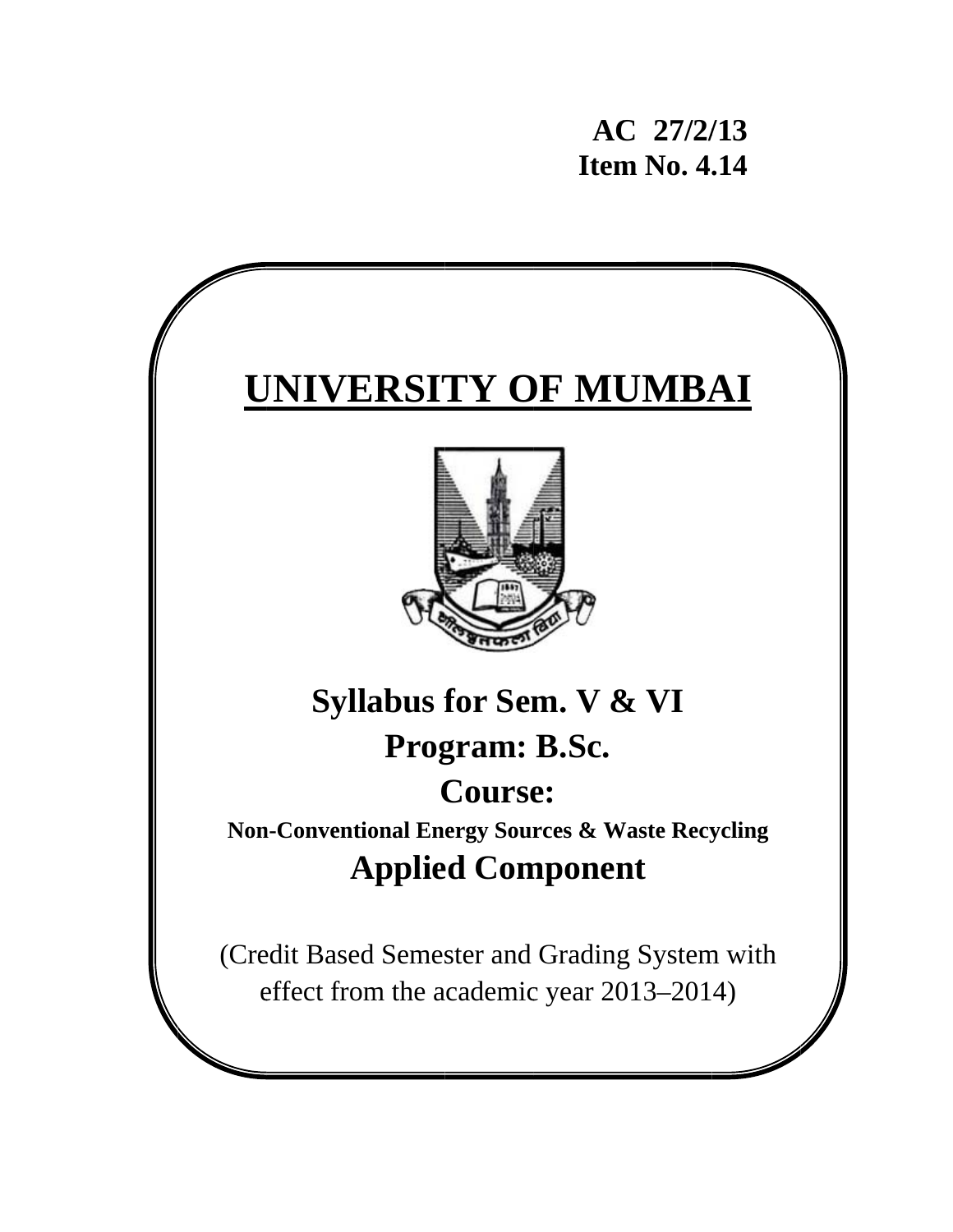## **T.Y.B.Sc. Applied Component : Non-Conventional Energy Sources & Waste Recycling Syllabus Credit Based Semester and Grading System To be implemented from the Academic year 2013-2014**

#### **SEMESTER V USACNCE101: NON‐CONVENTIONAL SOURCES OF ENERGY. ( 30 L)**

### **Theory**

|                              |              | <b>NON-CONVENTIONAL SOURCES OF ENERGY. (30 L)</b>                                                                                                                                                                                                                                                                                                                                                                                                                          |              |  |
|------------------------------|--------------|----------------------------------------------------------------------------------------------------------------------------------------------------------------------------------------------------------------------------------------------------------------------------------------------------------------------------------------------------------------------------------------------------------------------------------------------------------------------------|--------------|--|
|                              |              | 1.1 Perspectives on Energy Sources and Utilization:<br><b>15L</b>                                                                                                                                                                                                                                                                                                                                                                                                          |              |  |
| <b>USACN</b><br><b>CE501</b> | I            | 1.1.1: Definitions, units and concept.<br>1.1.2: Energy needs for the domestic, industrial<br>and agricultural and transport sector, energy<br>utilization and sustainable development, patterns of<br>energy use in different parts of the world, depletion<br>of energy sources.<br>1.1.3 Various types of energy sources,<br>conventional/ non conventional, renewable / non<br>renewable, fossil fuels: coal, oil, natural gas; thermal,<br>hydroelectric and nuclear. | $\mathbf{2}$ |  |
|                              |              | 1.1.4 Environmental implications of energy use,<br>energy storage and conservation, Role of<br>Government and non government organization,<br>socio-economic aspects, Government policies.<br>1.1.5 Entrepreneurship opportunities                                                                                                                                                                                                                                         |              |  |
|                              | $\mathbf{I}$ | Unit-II Study of the following non conventional<br>energy sources with respect to scope, present<br>scenario, applications, limitations and future                                                                                                                                                                                                                                                                                                                         |              |  |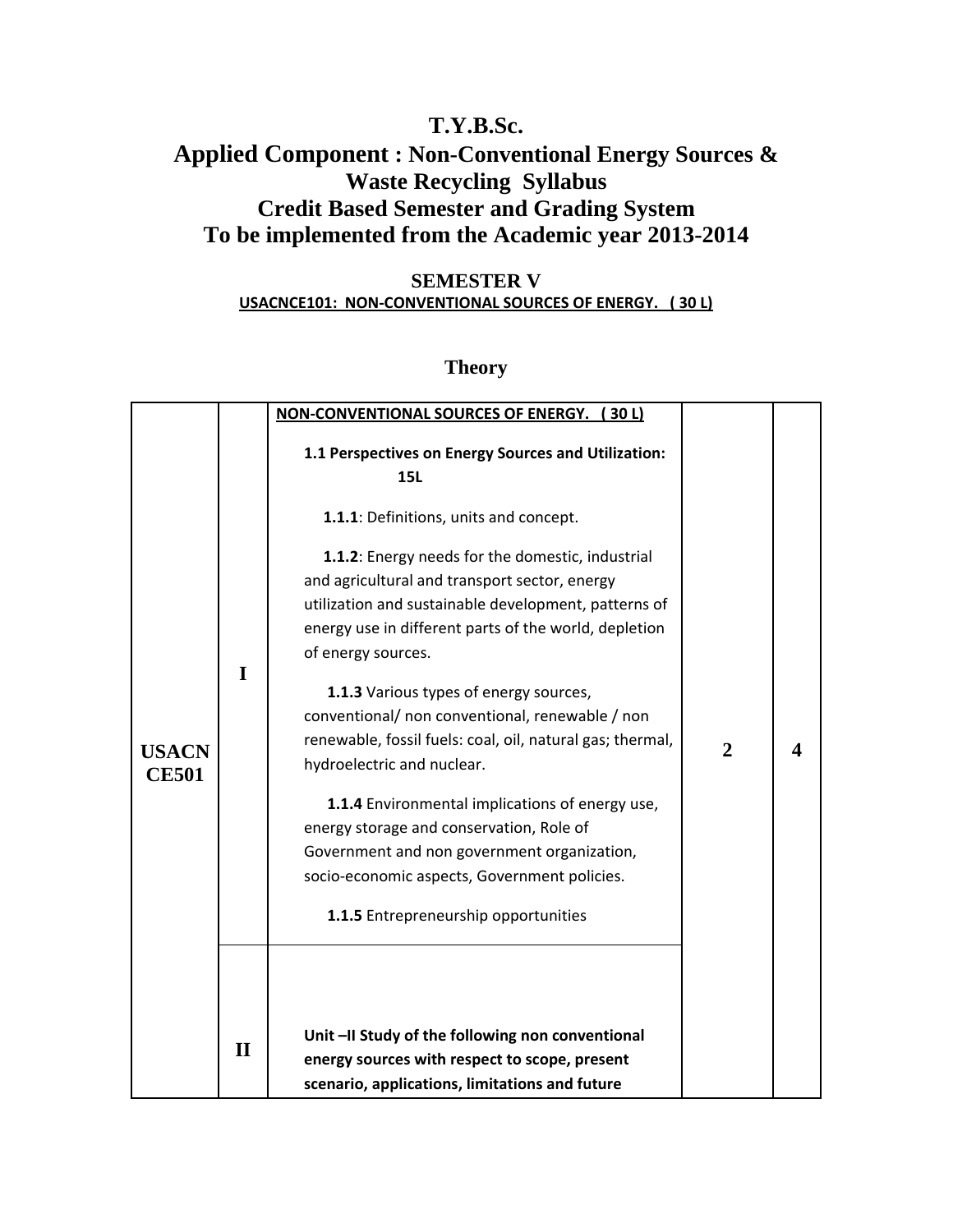#### **2.1 Solar Energy 7L**

**2.1.1** Solar spectrum and its relevance as the energy source, solar radiation, conversion of solar energy into heat energy in solar collectors, Fresnel lenses, parabolic reflectors.

 **2.1.2** Photovoltaic effect, semi‐conductors as solar energy converters, different materials used, effect of different parameters on the photovoltaic efficiency, effect of temperature, solar cells.

 **2.1.3** Photo‐electrochemical process for the conversion of solar energy; **a**pplications of solar energy for different purposes.

#### **2.2 Wind Energy 3L**

 **2.2.1** Wind velocity and generation of wind energy

 **2.2.2** Description of wind mills and its working, rotor with blades, gear generator, vertical and horizontal axis of rotation.

 $\mathcal{L}=\{1,2,3,4,5\}$ 

**2.3 Tidal Energy: 2L** 

**2.3.1**:Tide height and its potential for power generation.

 **.2.3.2:**Construction of dam across sea basin, installation of the turbine, specification of the basin.

 **2.4 Geothermal Energy: 3L** 

**2.4.1**: Origin of geothermal heat, temperature gradient, geothermal steam and hot spring, geysers.

**2.4.2:** Power production from geysers, mantle as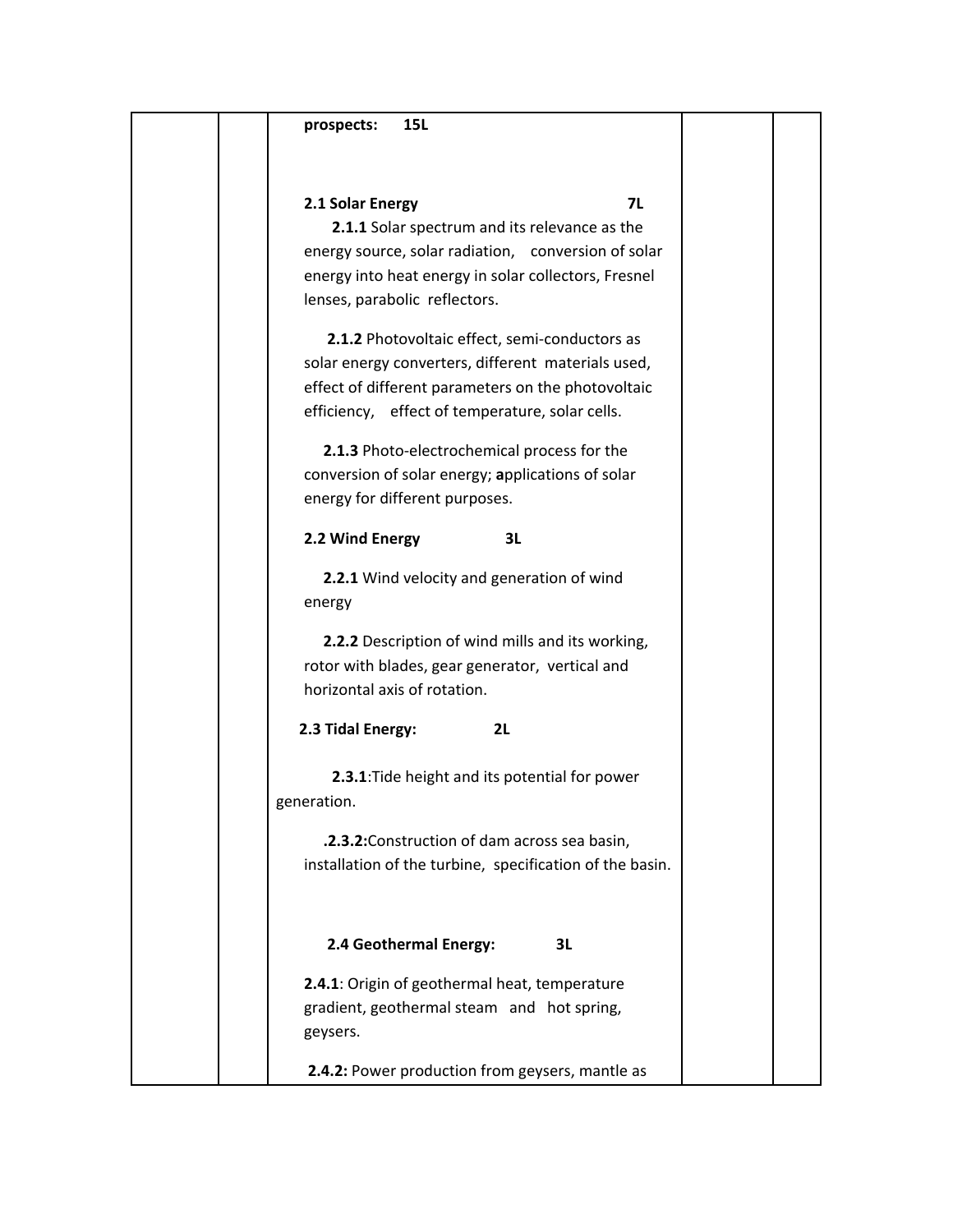|     | source,                                                                                                                                                                                                                      |  |
|-----|------------------------------------------------------------------------------------------------------------------------------------------------------------------------------------------------------------------------------|--|
|     |                                                                                                                                                                                                                              |  |
|     |                                                                                                                                                                                                                              |  |
|     |                                                                                                                                                                                                                              |  |
|     |                                                                                                                                                                                                                              |  |
|     | <b>WASTE RECYCLING:</b>                                                                                                                                                                                                      |  |
|     | 3.1Introduction to waste management :                                                                                                                                                                                        |  |
|     | 12L<br>3.1.1                                                                                                                                                                                                                 |  |
|     | Definition of waste, concept of waste                                                                                                                                                                                        |  |
|     | management, end of the pipe treatment, in                                                                                                                                                                                    |  |
|     | plant treatment, introduction to green<br>chemistry.                                                                                                                                                                         |  |
|     | 3.1.2 Recovery, reuse, recycle and disposal of                                                                                                                                                                               |  |
|     | waste, economic viability of eachof the above, waste                                                                                                                                                                         |  |
|     | audit.                                                                                                                                                                                                                       |  |
|     | 3.1.3 Types of waste, domestic, industrial,                                                                                                                                                                                  |  |
|     | agricultural and commercialwaste; gaseous, solid                                                                                                                                                                             |  |
| III | and liquid waste.                                                                                                                                                                                                            |  |
|     | 3.2 Particulate matter and its management: 3L<br>3.2.1: Particulate matter, sources,<br>characterization, effects.<br>3.2.2 Disposal methods, cyclone separator, wet<br>scrubber, electrostatic precipitator, fabric filter. |  |
|     | Introduction to liquid waste and managements of                                                                                                                                                                              |  |
|     | <b>15L</b><br>gaseous waste                                                                                                                                                                                                  |  |
| IV  |                                                                                                                                                                                                                              |  |
|     |                                                                                                                                                                                                                              |  |
|     | 4.1 Introduction to liquid waste<br><b>9L</b>                                                                                                                                                                                |  |
|     |                                                                                                                                                                                                                              |  |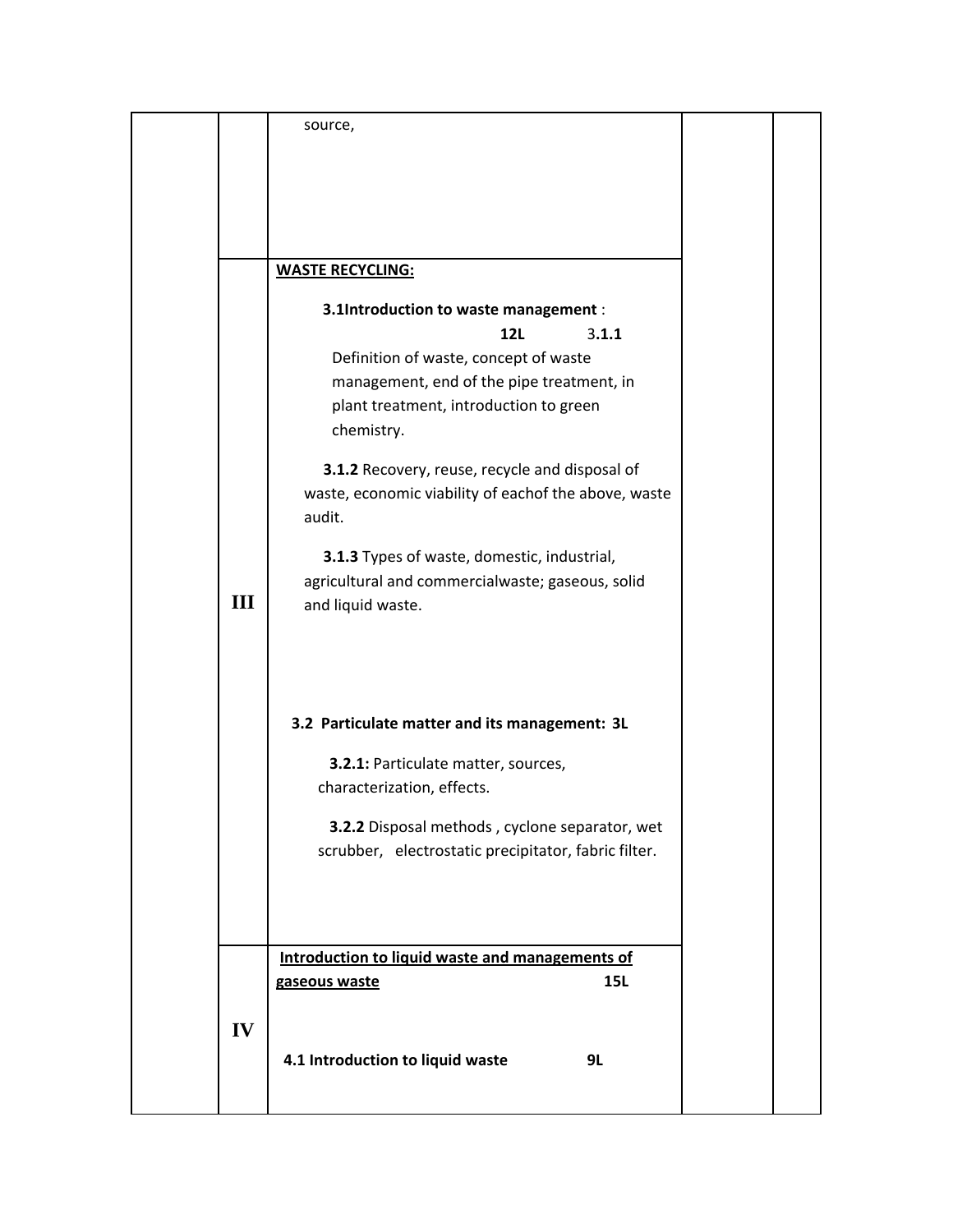| 4.1.1: Sources and generation of liquid<br>waste, their characterization.              |  |
|----------------------------------------------------------------------------------------|--|
| 4.1.2 Physical parameters; colour, odour,<br>turbidity, TSS. TDS, TS                   |  |
| 4.1.3 Chemical parameters: pH, acidity,<br>alkalinity, hardness, DO,                   |  |
| COD, TOC, THOD and BOD.Chemical<br>composition, classification.                        |  |
| 4.2 Management of gaseous waste:<br>6L<br>4.2.1: Sources, types and effects; vehicular |  |
| and chimney exhaust<br>4.2.2 Treatment methods, adsorption,                            |  |
| absorption, catalytic<br>4.2.3 Minimization methods, economic                          |  |
| viability of reuse.                                                                    |  |
|                                                                                        |  |

# **Practicals**

|                | <b>LIST OF PRACTICALS</b>                                                                                                             |                |  |
|----------------|---------------------------------------------------------------------------------------------------------------------------------------|----------------|--|
|                | (a) The practicals to be carried out by each<br>student<br>40 Marks                                                                   |                |  |
| <b>USACNCE</b> |                                                                                                                                       |                |  |
| 5P1            | Determination of COD of the waste water<br>$\mathbf{1}$ .<br>sample.                                                                  | $\overline{2}$ |  |
|                | 2. Construction of the breakthrough curve<br>and hence determination of<br>breakthrough capacity of the given ion<br>exchanges resin. |                |  |
|                | 3. Removal of hardness of the water sample<br>by chemical addition- optimization study.                                               |                |  |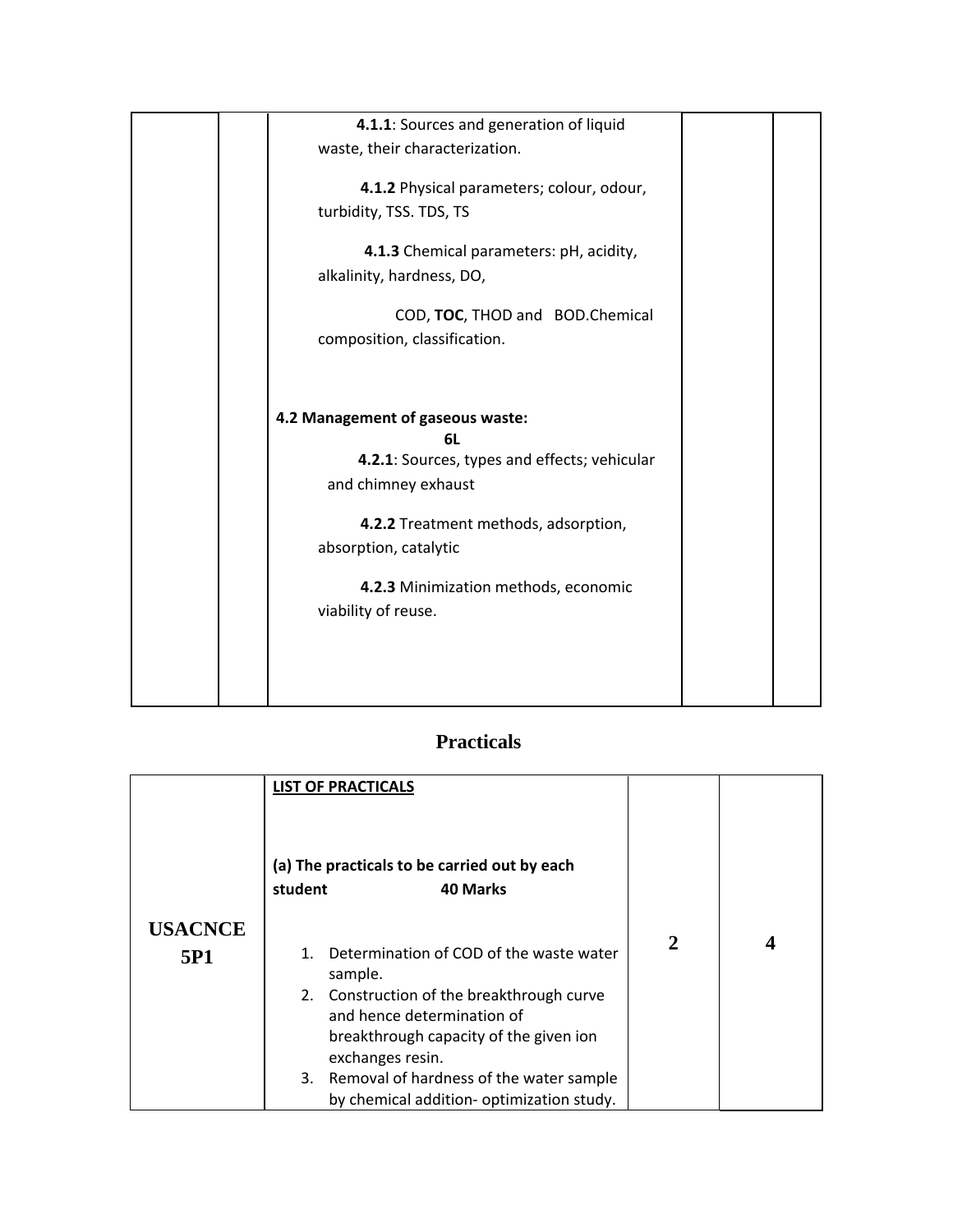| 4. Removal of colouring matter from the<br>waste water sample by adsorption -<br>optimization study. |  |
|------------------------------------------------------------------------------------------------------|--|
| Determination of BOD of the waste water<br>5.<br>sample.                                             |  |
| 6. Determination of nitrite colorimetrically<br>from the waste water sample.                         |  |
| 7. Determination of Sulphate in the given<br>water sample by benzidine sulphate<br>method.           |  |
| 8. Determination of Cr (VI)<br>spectrophotometrically in the given<br>water sample.                  |  |
|                                                                                                      |  |

## **SEMESTER VI**

# **Theory**

|                       | <b>USACCNE601: NON-</b><br><b>CONVENTIONAL SOURCES OF</b><br><b>ENERGY.</b> (30 L)                                                                                |              |  |
|-----------------------|-------------------------------------------------------------------------------------------------------------------------------------------------------------------|--------------|--|
| <b>USACNCE</b><br>601 | 1.1Study of the following non<br>conventional energy sources<br>with respect<br>to scope,<br>present scenario, applications,<br>limitations and future prospects: | $\mathbf{2}$ |  |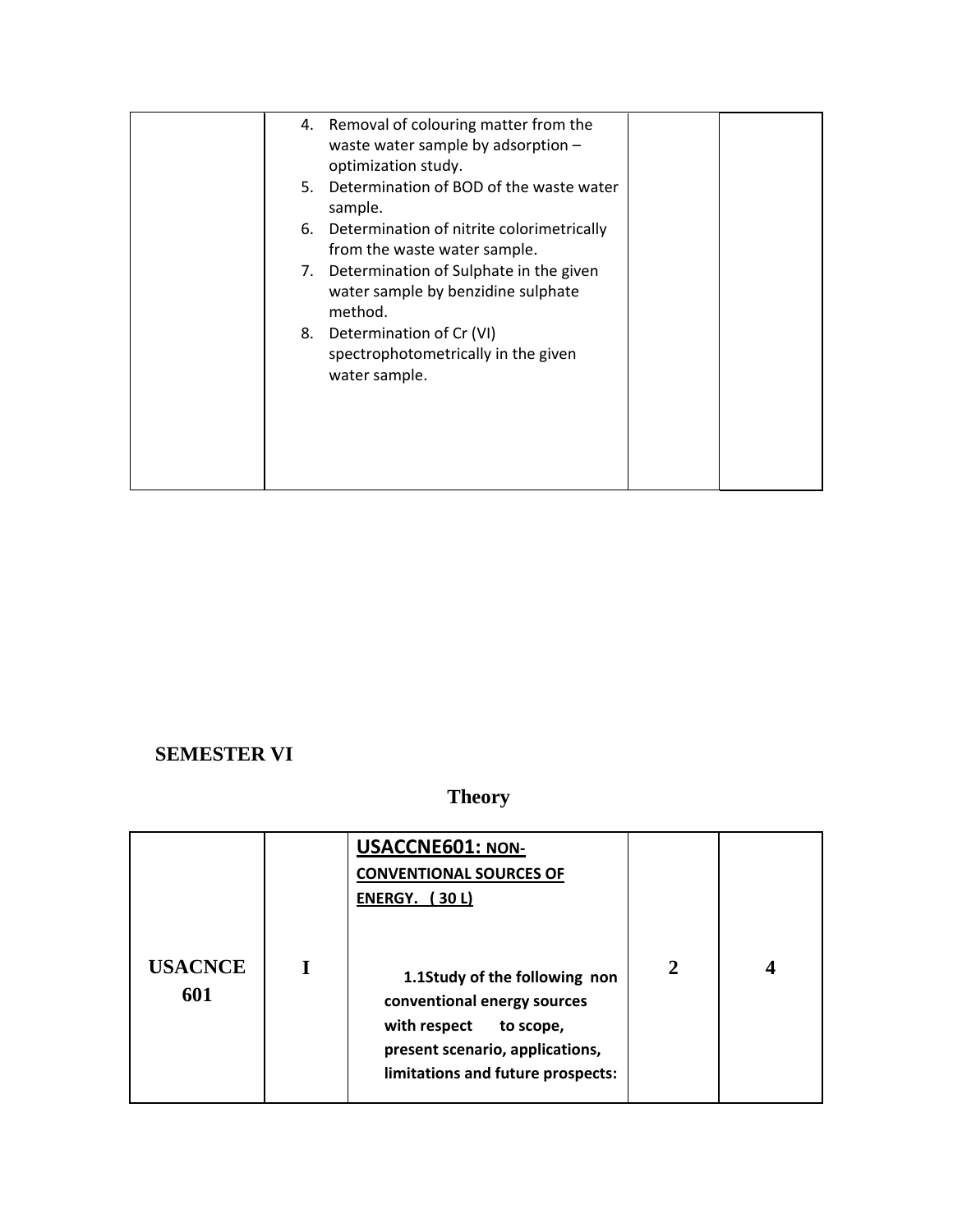| 1.1.1 Ocean Thermal Energy            |  |
|---------------------------------------|--|
| <b>Conversion</b><br>3L               |  |
|                                       |  |
| 1.1.1.1: Surface and deep             |  |
| water temperature of oceans,          |  |
| temperature difference as a           |  |
| driving source for power              |  |
| generation.                           |  |
|                                       |  |
| 1.1.1. 2: Requirements for a          |  |
| practical OTEC plant, different       |  |
|                                       |  |
| working fluids.                       |  |
| 1.2 Study of the following            |  |
| energy sources                        |  |
|                                       |  |
| 1.2.1Fuel Cells: 12L                  |  |
| 1.2.1.1 Electrochemical               |  |
| energy conversion, basic              |  |
| principle of fuel                     |  |
| cells, distinction between fuel cell  |  |
| and battery.                          |  |
|                                       |  |
| 1.2.1.2 Thermodynamic                 |  |
| and kinetic effects of the fuel cell. |  |
| $1.2.1.3$ Hydrogen -                  |  |
| oxygen fuel cell, organic oxygen      |  |
| fuel cell                             |  |
|                                       |  |
| 1.2.1.4 Applications of               |  |
| fuel cells.                           |  |
| 1.3 Hydrogen as a potential           |  |
| fuel:                                 |  |
|                                       |  |
| 1.3.1 Advantages                      |  |
| 1.3.2 Economically                    |  |
| viable production of hydrogen,        |  |
| photolysis of water                   |  |
|                                       |  |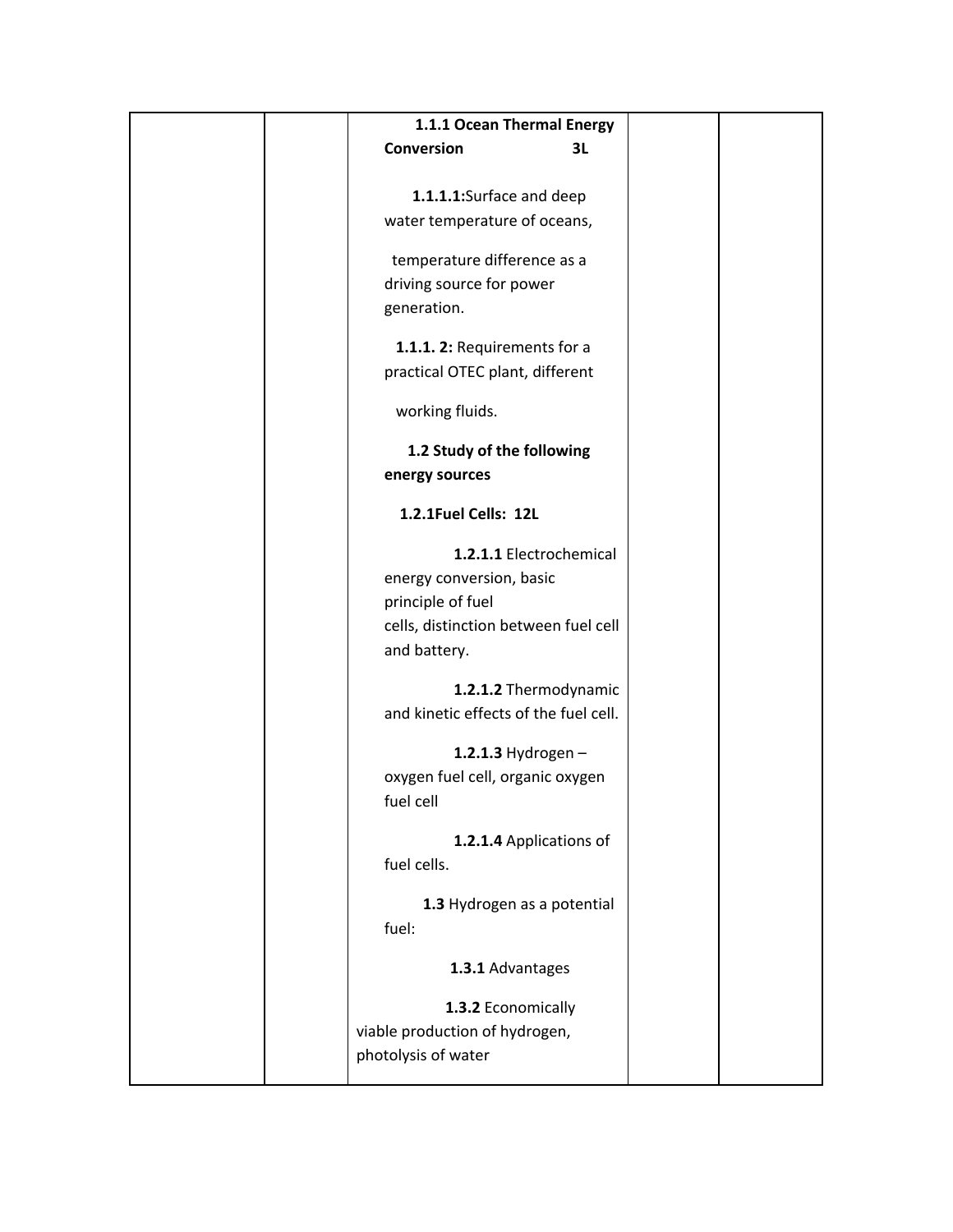| $\mathbf{I}$ | 2.1 Biomass:<br><b>15L</b><br>2.1.1 Solar energy flow<br>and its contribution to biomass<br>production energy from plants.<br>2.1.2 Feasible biomass<br>conversion technologies, thermo<br>chemical combustion, pyrolysis,<br>gasification.<br>2.1.3. Alcohol from<br>fermentation of sugars, enzyme<br>reactor for continuous<br>production of alcohol. Biodiesel.<br>2.1.4 Fuels from farm and<br>animal waste: fermentation and<br>production of methane in the<br>biogas plant, domestic and<br>industrial use of bio gas.<br>2.1.5 Municipal and<br>industrial solid waste, as heat<br>source. |  |
|--------------|-----------------------------------------------------------------------------------------------------------------------------------------------------------------------------------------------------------------------------------------------------------------------------------------------------------------------------------------------------------------------------------------------------------------------------------------------------------------------------------------------------------------------------------------------------------------------------------------------------|--|
| Ш            | <b>WASTE RECYCLING:</b><br>3.1 Solid Waste Management:<br><b>15L</b><br>1.1.1<br>Sources and generation of solid<br>waste, their characterization,                                                                                                                                                                                                                                                                                                                                                                                                                                                  |  |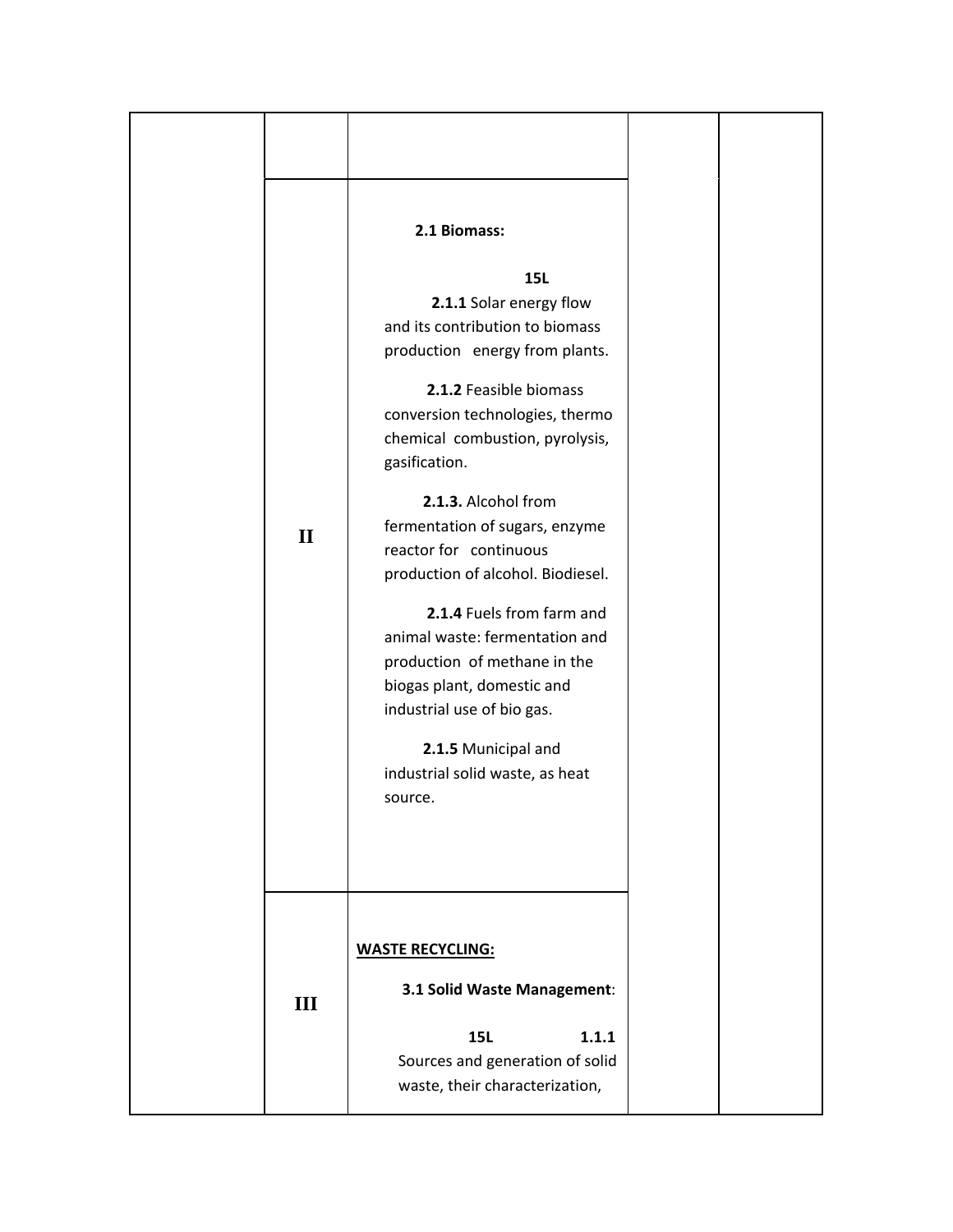|    | chemical composition                                          |  |
|----|---------------------------------------------------------------|--|
|    | and classification.                                           |  |
|    |                                                               |  |
|    | 3.1.2 Recycling of metal,<br>paper, plastic rubber and glass. |  |
|    |                                                               |  |
|    | 3.1.3: Methods of disposal of                                 |  |
|    | solid waste, dumping of garbage,                              |  |
|    | sanitary landfills, composting,                               |  |
|    | soil conditioning, incineration;                              |  |
|    | vermin-composting.                                            |  |
|    | 3.1.4 Hazardous waste,                                        |  |
|    | definition, classification, methods                           |  |
|    | of minimization; toxic waste,                                 |  |
|    | disaster management and risk                                  |  |
|    | analysis, restriction of                                      |  |
|    | hazardous substances.                                         |  |
|    | 3.1.5 Radioactive waste,                                      |  |
|    | sources, effects on plants, animal                            |  |
|    | and man, level of activity and                                |  |
|    | management, minimization and                                  |  |
|    | treatment.                                                    |  |
|    | <b>3.1.6: e-waste, types,</b>                                 |  |
|    |                                                               |  |
|    | hospital waste, disposal and                                  |  |
|    | preventive measures.                                          |  |
|    |                                                               |  |
|    |                                                               |  |
|    | <b>Liquid Waste Management</b>                                |  |
|    |                                                               |  |
|    | <b>15L</b>                                                    |  |
|    | 4.1 Use of COD, BOD and TOC                                   |  |
|    | for deciding the process with respect                         |  |
| IV | to treatment.                                                 |  |
|    | 4.2:Pre-primary treatment:                                    |  |
|    | neutralization, equalization                                  |  |
|    | screening, sedimentation,                                     |  |
|    | coagulation, and filtration                                   |  |
|    |                                                               |  |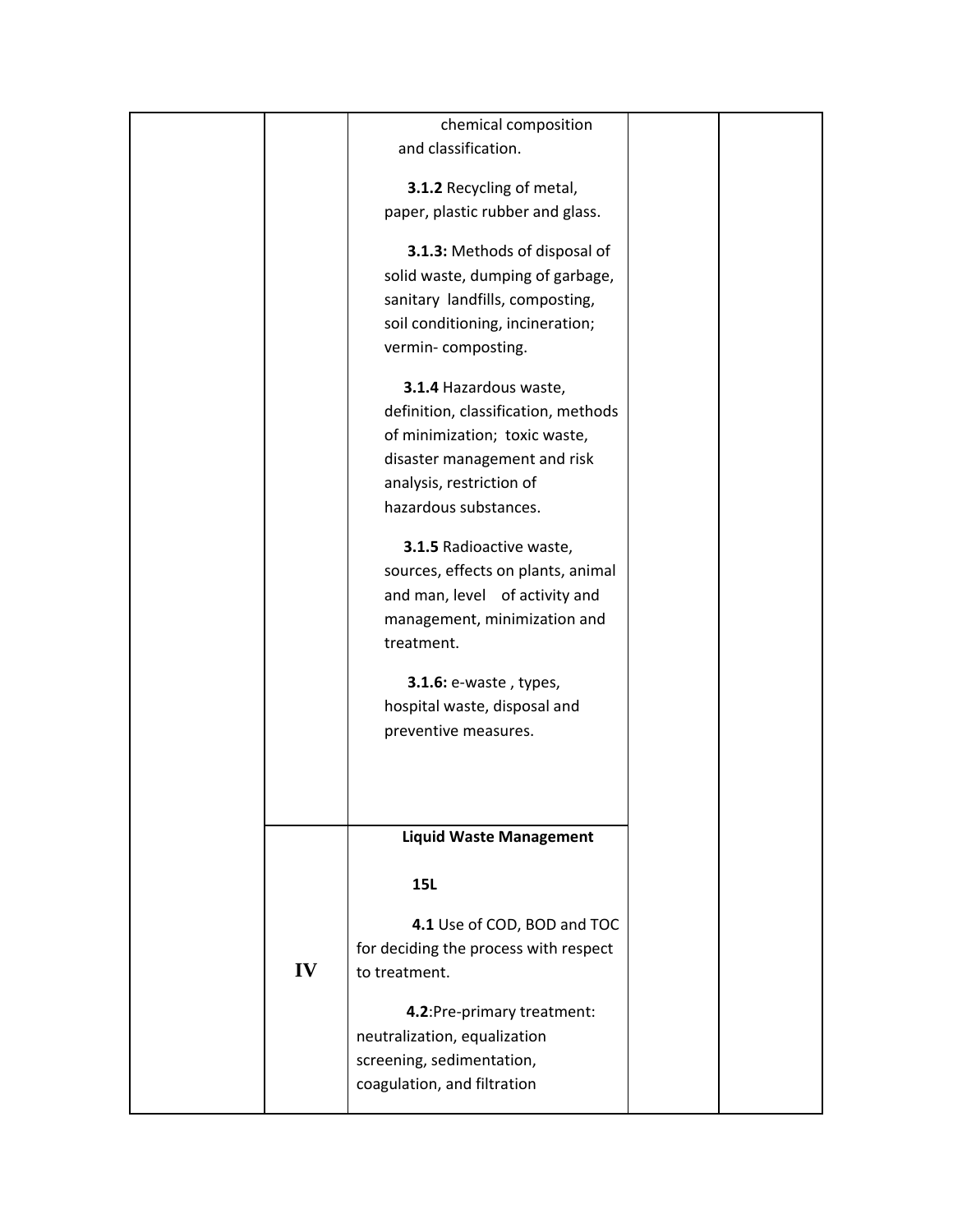| 4.3 Primary treatment:<br>screening, sedimentation,<br>coagulation, filtration<br>4.4 Secondary treatment:<br>principles of the biological treatment<br>of liquid waste,<br>4.5 Various processes used for,<br>aerobic and anaerobic process.-<br>mechanism and different methods.<br>4.6 Aerobic process, oxidation<br>ponds, oxidation ditch, lagoons,<br>activated sludge process and<br>trickling filter process. |  |
|-----------------------------------------------------------------------------------------------------------------------------------------------------------------------------------------------------------------------------------------------------------------------------------------------------------------------------------------------------------------------------------------------------------------------|--|
| 4.7 Anaerobic processes,<br>anaerobic contact process<br>4.8 Tertiary treatment, reverse<br>osmosis, ultra filtration electrodilysis,<br>ion exchange, ozone treatment,<br>Fenton's reagent<br>4.9 Characterization of<br>effluent from i) pharmaceutical ii)<br>food and beverage iii) Fertilizer                                                                                                                    |  |

|--|

|                       | (A) Experiments to be conducted by<br>a group of students (Project Work) :                                                                                           |              |  |
|-----------------------|----------------------------------------------------------------------------------------------------------------------------------------------------------------------|--------------|--|
| <b>USACNCE</b><br>6P1 | 20 Marks                                                                                                                                                             | $\mathbf{2}$ |  |
|                       | Visit to any one of the sites or units<br>1.<br>where non-conventional sources of<br>energy are being harnessed. Write a<br>detailed report of the visit and the any |              |  |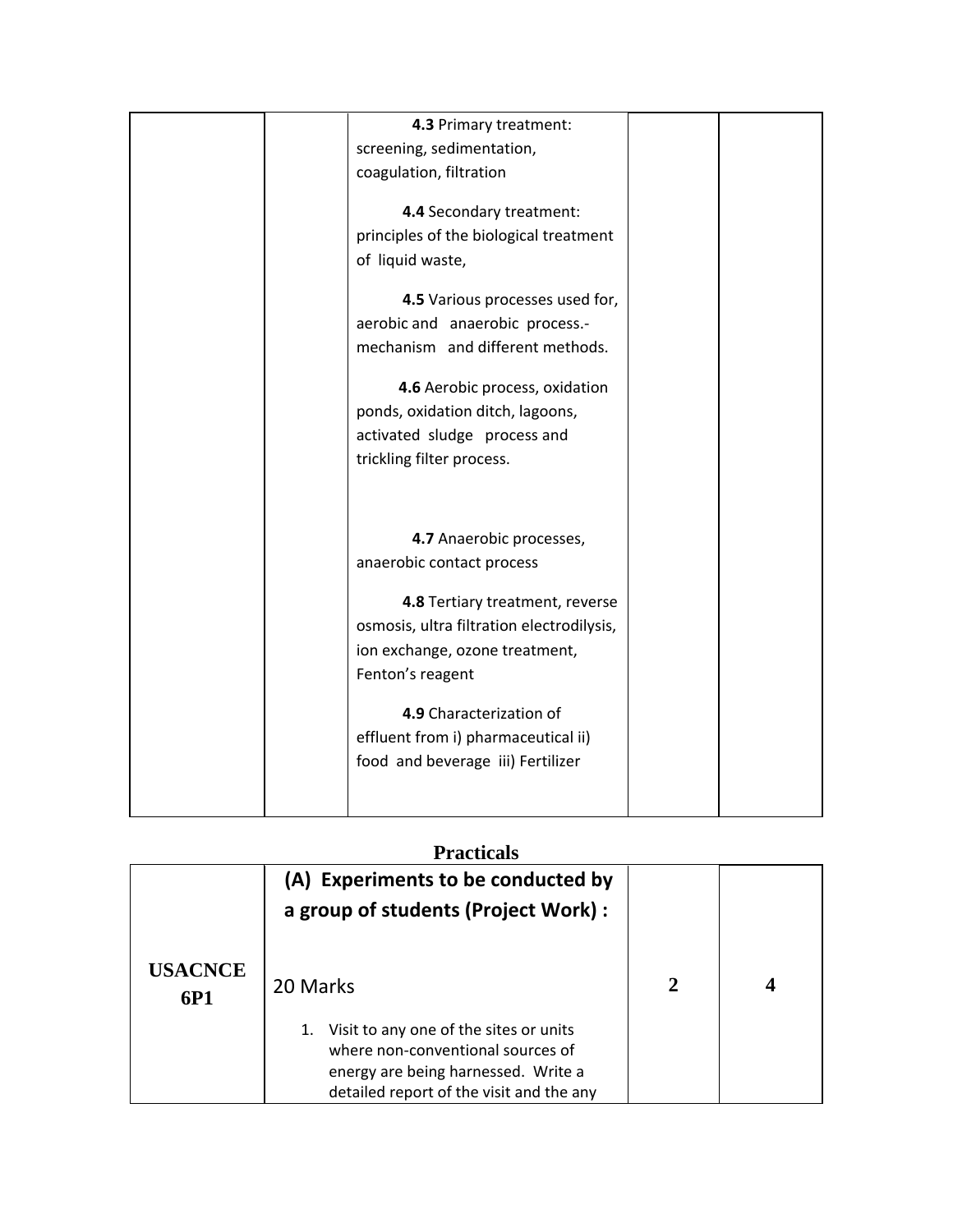|  | studies undertaken.                                                                                                                                                         |                                                                                                                                                                             |  |
|--|-----------------------------------------------------------------------------------------------------------------------------------------------------------------------------|-----------------------------------------------------------------------------------------------------------------------------------------------------------------------------|--|
|  | 2. Given characteristics of waste water                                                                                                                                     |                                                                                                                                                                             |  |
|  | released from an industry, prescribe<br>suitable methods for its treatment.<br>Describe various steps required to<br>optimize the process. Submit as the<br>project report. |                                                                                                                                                                             |  |
|  |                                                                                                                                                                             |                                                                                                                                                                             |  |
|  |                                                                                                                                                                             |                                                                                                                                                                             |  |
|  |                                                                                                                                                                             |                                                                                                                                                                             |  |
|  |                                                                                                                                                                             |                                                                                                                                                                             |  |
|  |                                                                                                                                                                             | 3. The candidate shall submit the project<br>work report to the laboratory supervisor,<br>on the day of inspection, who in turn will<br>make it available to the examiners. |  |
|  |                                                                                                                                                                             |                                                                                                                                                                             |  |
|  |                                                                                                                                                                             |                                                                                                                                                                             |  |
|  |                                                                                                                                                                             |                                                                                                                                                                             |  |
|  |                                                                                                                                                                             |                                                                                                                                                                             |  |
|  | (B) Journal                                                                                                                                                                 |                                                                                                                                                                             |  |
|  |                                                                                                                                                                             | S                                                                                                                                                                           |  |
|  |                                                                                                                                                                             | : 5 Marks                                                                                                                                                                   |  |
|  |                                                                                                                                                                             |                                                                                                                                                                             |  |
|  | (C) Viva-voce examination                                                                                                                                                   |                                                                                                                                                                             |  |
|  |                                                                                                                                                                             | : 5 Marks                                                                                                                                                                   |  |
|  |                                                                                                                                                                             |                                                                                                                                                                             |  |
|  | (D) Presentation                                                                                                                                                            |                                                                                                                                                                             |  |
|  |                                                                                                                                                                             | : 10 Marks                                                                                                                                                                  |  |
|  |                                                                                                                                                                             |                                                                                                                                                                             |  |
|  |                                                                                                                                                                             |                                                                                                                                                                             |  |
|  |                                                                                                                                                                             |                                                                                                                                                                             |  |
|  |                                                                                                                                                                             |                                                                                                                                                                             |  |
|  |                                                                                                                                                                             |                                                                                                                                                                             |  |

### **REFERENCE BOOK**

1 Solar energy: principles of thermal collection and storage

– S.P. Sukhatme, Tata Mcgraw Hill, New Delhi 1990

- 2 Fuel Cell Will Mitchell, Academic Press 1963
- 3 Photo electrochemical Cells: Studies in Physical and theoretical Chemistry,

Vol.50 K.V.S.Santham & M.Sharma, Elsevier Publishing Company, Amsterdam,

1988